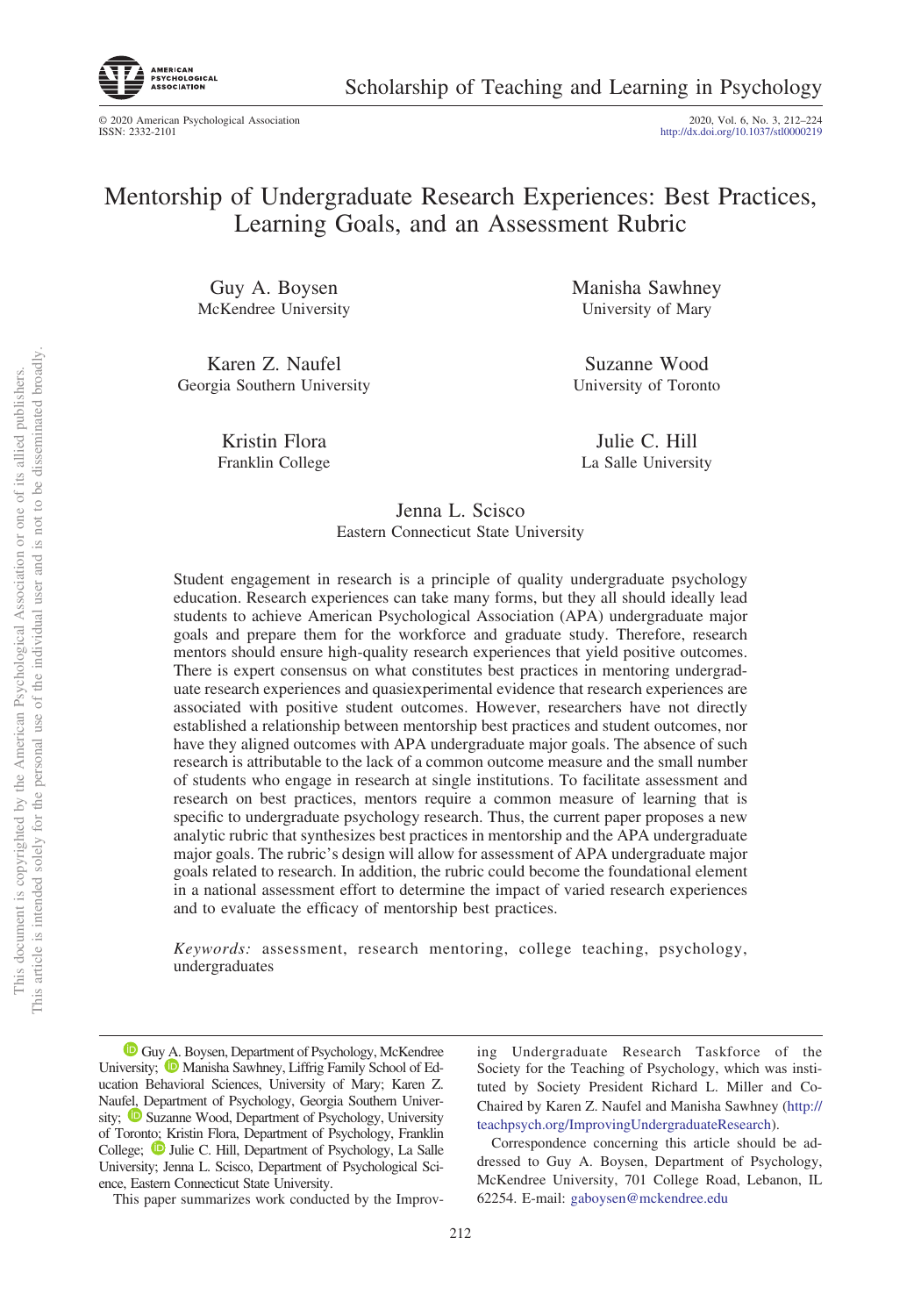Student engagement in research is a principle of quality in undergraduate psychology education [\(American Psychological Association](#page-11-0) [\[APA\], 2011\)](#page-11-0). Participation in research provides students with direct exposure to the methods of the discipline, thus reinforcing psychology as a science. By participating in research, students can develop basic proficiency with research methods, but experts have argued that undergraduate research should have additional benefits for students' critical thinking, ethical decision making, communication skills, and professional development [\(Brown, Daly, & Le](#page-11-1)[ong, 2009;](#page-11-1) [Shanahan, Ackley-Holbrook, Hall,](#page-12-0) [Stewart, & Walkington, 2015;](#page-12-0) [Van Vliet,](#page-12-1) [Klingle, & Hiseler, 2013\)](#page-12-1). However, there is little objective evidence documenting such outcomes in psychology, and there is even less evidence documenting how mentors can best structure research experiences to produce positive outcomes. To objectively document the outcomes of research experiences in psychology, a common outcome measure is needed, but one has yet to emerge in the literature. As such, the purpose of this article is to define the expected learning goals of undergraduate participation in psychology research and propose a common rubric for use in assessment and the scholarship of teaching and learning. With a common rubric, research mentors can begin to systematically document the outcomes of undergraduate research in psychology and investigate effective methods for achieving those outcomes.

Undergraduate research experiences in psychology are both common and varied. Among the many examples of student research opportunities are course-based laboratories [\(Bangera](#page-11-2) [& Brownell, 2014;](#page-11-2) [Durso, 1997\)](#page-11-3), independent research with faculty [\(Brothers & Higgins,](#page-11-4) [2008;](#page-11-4) [Budruk, 2014\)](#page-11-5), summer programs [\(Singer](#page-12-2) [& Weiler, 2009\)](#page-12-2), service-learning projects [\(Ce](#page-11-6)[jda & Hensel, 2009\)](#page-11-6), and applied research in local communities [\(Cejda & Hensel, 2009\)](#page-11-6). Although opportunities vary, research indicates that students at most undergraduate institutions have some option for research involvement. For example, one survey of undergraduate psychology curricula found that, in addition to almost universal research methods requirements, 90% of institutions offered independent study courses, 62% offered laboratory courses, and 44% offered honors theses [\(Stoloff et al., 2010\)](#page-12-3). Given that most psychology programs are invested in providing research experiences to undergraduates, they should also be invested in assessing the outcomes of those experiences.

One reason why psychology programs should invest in assessing the outcomes of undergraduate research is because the experiences relate directly to the *APA Guidelines for the Undergraduate Psychology Major* [\(APA, 2013\)](#page-11-7). Of course, the most direct relation is that interpreting, designing, and conducting psychological research is itself an outcome (Outcome 2.4) listed under the goal of scientific inquiry and critical thinking (Goal 2). It would be impossible for students to achieve that outcome without the availability of meaningful research experiences. More indirect relations between research and the APA goals exist as well. For example, participation in research can contribute to outcomes such as developing effective writing skills (Outcome 4.1), enhancing teamwork capacity (Outcome 5.4), and making ethical decisions (Outcome 3.1). Considering these wideranging effects, psychology programs that can document what students learn from research will have taken a significant step toward providing evidence that they are successfully fostering the APA's overall goals for the undergraduate psychology major.

Research experiences can also benefit students beyond the psychology curriculum. Undergraduate research is a high-impact educational practice that leads students to develop meaningful knowledge and skills that they can apply outside of the classroom and that prepare them to meet the needs of employers [\(Kuh,](#page-11-8) [2008\)](#page-11-8). For students seeking immediate employment, the U.S. Department of Labor recognizes skills such as complex problem solving and use of scientific methods as critical to diverse occupations ranging from athletic trainers to zoologists [\(U.S. Department of Labor, n.d.a,](#page-12-4) [n.d.b\)](#page-12-5). Arguably, research experiences are of even greater benefit to students considering graduate studies. Participation in undergraduate research experiences can strengthen students' interests in pursuing graduate school and provide a realistic preview of graduate school activities and responsibilities [\(Russell, Hancock, & Mc-](#page-12-6)[Cullough, 2007\)](#page-12-6). Moreover, if students decide to pursue graduate education, research can be the most essential experience on their resume [\(Boyette-Davis, 2018\)](#page-11-9). However, these profes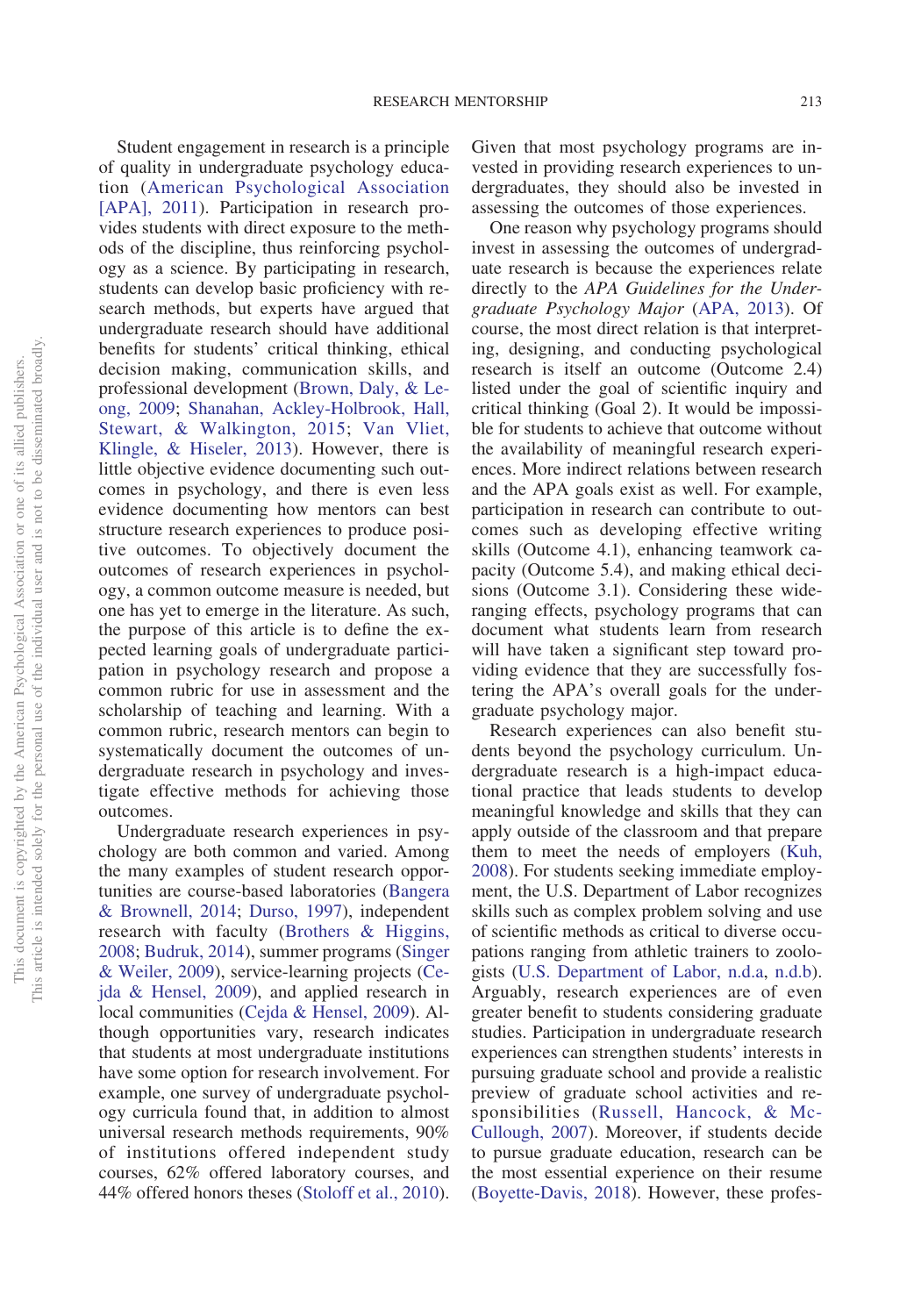sional benefits only occur if students' research experiences are effectively structured and mentored.

To summarize, research experiences are a frequent part of undergraduate psychology education, they provide an opportunity to help students achieve many goals within the psychology major, and they can impact students' careers after graduation. Given the central role research experiences play in the undergraduate curriculum, psychology educators should ensure the quality of research experiences and of the student learning that results from research experiences. To help ensure quality, this article provides several resources for psychology programs and research mentors. We begin by summarizing the best practices in research mentorship, including learning goals mentors should set for students and methods mentors should use for structuring research experiences that meet those goals. Then, we review empirical research about how and what students learn from research experiences and argue that objective evidence for the benefits of undergraduate psychology research is lacking. To promote the accumulation of that missing evidence, we propose a common rubric for the assessment of undergraduate research experiences in psychology that is aligned with best practices and the [APA's \(2013\)](#page-11-7) undergraduate psychology major goals. We then conclude with a call to action for psychology programs to implement the rubric in assessment plans and for scholarship of teaching and learning projects across a variety of settings (e.g., 4-year and 2-year institutions) and

across a variety of experiences (e.g., independent study, course-based laboratories).

### **Best Practices in Research Mentorship**

Undergraduate research can take many forms, but there is some consensus on the best practices for their appropriate goals and mentorship [\(Table 1;](#page-2-0) [Brown et al., 2009;](#page-11-1) [Heesacker,](#page-11-10) [Higley, & Elimelech, 2015;](#page-11-10) [Johnson, Behling,](#page-11-11) [Miller, & Vandermaas-Peeler, 2015;](#page-11-11) [Lechago,](#page-11-12) [Love, & Carr, 2009;](#page-11-12) [Linn, Palmer, Baranger,](#page-11-13) [Gerard, & Stone, 2015;](#page-11-13) [Shanahan et al., 2015;](#page-12-0) [Van Vliet et al., 2013\)](#page-12-1). In this section, we outline the recommended goals and how they correspond to a diverse range of [APA \(2013\)](#page-11-7) undergraduate program outcomes. In addition, experts recommend specific methods for structuring research experiences to best achieve learning goals, and we outline those mentorship practices as well.

#### **Best Practice Learning Goals**

Starting with the most fundamental of learning goals for research experiences, mentors should help students to develop research knowledge, skills, and habits of mind [\(Brown et al.,](#page-11-1) [2009;](#page-11-1) [Heesacker et al., 2015;](#page-11-10) [Shanahan et al.,](#page-12-0) [2015;](#page-12-0) [Van Vliet et al., 2013\)](#page-12-1). Because this goal is central to the psychology curriculum, it encompasses most of the APA undergraduate outcomes related to scientific inquiry and critical thinking [\(APA, 2013\)](#page-11-7). Undergraduate researchers should be able to review the psychological

<span id="page-2-0"></span>

| Table 1 |                                                     |  |
|---------|-----------------------------------------------------|--|
|         | Best Practices in Undergraduate Research Mentorship |  |

Best practices

Learning goals

• Promote the development of research knowledge, skills, and habits of mind.

- Promote the development of research ethics.
- Promote team spirit and collegiality.
- Promote professional identity development.

• Encourage students to present research findings in professional settings.

Mentorship

- Scaffold research experiences so that expectations, ownership, and independence increase over time.
- Have regular research meetings.
- Provide opportunities for one-on-one mentoring.
- Assess the outcomes of research experiences.
- Provide regular feedback on performance.

<sup>•</sup> Plan the research experience before it starts.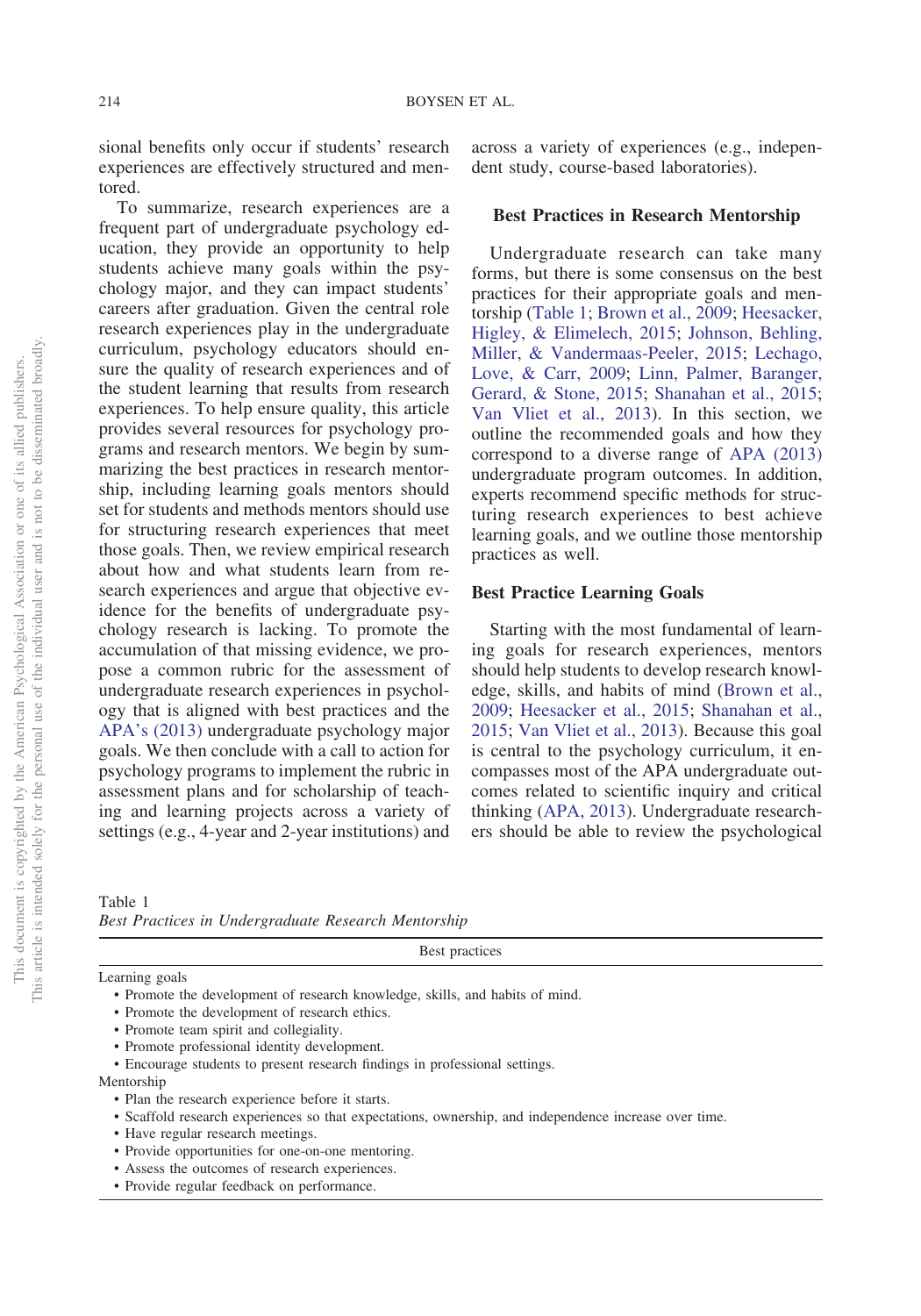literature, design studies, and conduct research procedures. They should also develop the ability to interpret and evaluate research like psychologists. Research mentors should encourage students to reach conclusions using theory and evidence rather than anecdotes, myth, or pseudoscience. In addition, students should learn to identify logical flaws, consider alternative views, and be appropriately tentative in their conclusions. These critical habits of mind can benefit students both inside and outside of the laboratory.

Although scientists strive for objectivity in their thinking and their methods, values are an inescapable part of conducting psychological research. Thus, undergraduate research mentors should also set a goal for students to develop research ethics and values [\(Brown et al., 2009;](#page-11-1) [Shanahan et al., 2015\)](#page-12-0). Research ethics correspond to APA undergraduate outcomes related to ethical and social responsibility [\(APA, 2013\)](#page-11-7). Specifically, undergraduate researchers should be able to evaluate the consistency of research practices with the APA's ethical guidelines and follow ethical research practices.

Successful research culminates when researchers share results in a public forum, and mentors should set a goal for students to present research in professional settings [\(Heesacker et](#page-11-10) [al., 2015;](#page-11-10) [Shanahan et al., 2015\)](#page-12-0). Presentation of research occurs in many formats ranging from informal colloquia, to research conferences, to journal publications. No matter the format, presenting research is an opportunity for students to work toward the APA's effective communication outcomes [\(APA, 2013\)](#page-11-7). For oral presentations of research, mentors should help students learn how to deliver coherent messages that integrate psychology research, oral communication skills, and visual aids. For written presentations of research, mentors should help students learn how to craft clear and concise arguments using APA style.

Science rarely occurs in isolation, and mentoring undergraduates in research inherently places students on a team of investigators. Because collaboration is an essential part of professional activities, including science, undergraduate research mentors should set a goal for students to develop team spirit and collegiality [\(Shanahan et al., 2015\)](#page-12-0). The APA undergraduate outcomes recognize the importance of learning to function on teams [\(APA, 2013\)](#page-11-7). Students should be able to complete research tasks, large and small, in collaboration with others. In doing so, they should be able to understand the perspectives and needs of team members with diverse viewpoints and backgrounds.

The ultimate purpose of undergraduate research goals is to incorporate students into the field of psychology. Thus, the final goal is to promote students' professional identity development [\(Brown et al., 2009;](#page-11-1) [Lechago et al.,](#page-11-12) [2009;](#page-11-12) [Linn et al., 2015;](#page-11-13) [Shanahan et al., 2015;](#page-12-0) [Van Vliet et al., 2013\)](#page-12-1). Not all undergraduate researchers will go on to become psychologists, but the experience should help them determine their career goals, which is one of the [APA's](#page-11-7) [\(2013\)](#page-11-7) undergraduate outcomes for professional development. To foster the professional identities of undergraduate researchers, mentors can incorporate activities into the undergraduate research experience such as building a curriculum vita or resume, exploring graduate schools or careers, and networking.

#### **Best Practices in Mentorship**

As novice researchers, undergraduates need a structured experience to achieve learning goals. Thus, the best practices for how to mentor undergraduate research begin with planning the research experience before it starts [\(Shanahan et](#page-12-0) [al., 2015\)](#page-12-0). During the planning phase, mentors should develop the research project. When developing projects, mentors should account for undergraduates' abilities and available time. Ideally, projects will match the knowledge and skills of the students, taking advantage of their prior knowledge but not setting expectations they are unlikely to reach. Mentors should also consider the amount of work and time needed to complete the project. Using these estimates, mentors should consider the amount of time per week undergraduate researchers will need to commit to the project and the duration of that commitment (e.g., number credits hours, number of semesters). Depending on the project and goals for learning, short research experiences may be insufficient for the project or learning goals [\(Cox & Andriot, 2009\)](#page-11-14).

Once the research experience begins, the goal is to improve students' skills, allowing them greater independence. Thus, another best practice is to scaffold the research experience such that expectations, ownership, and independence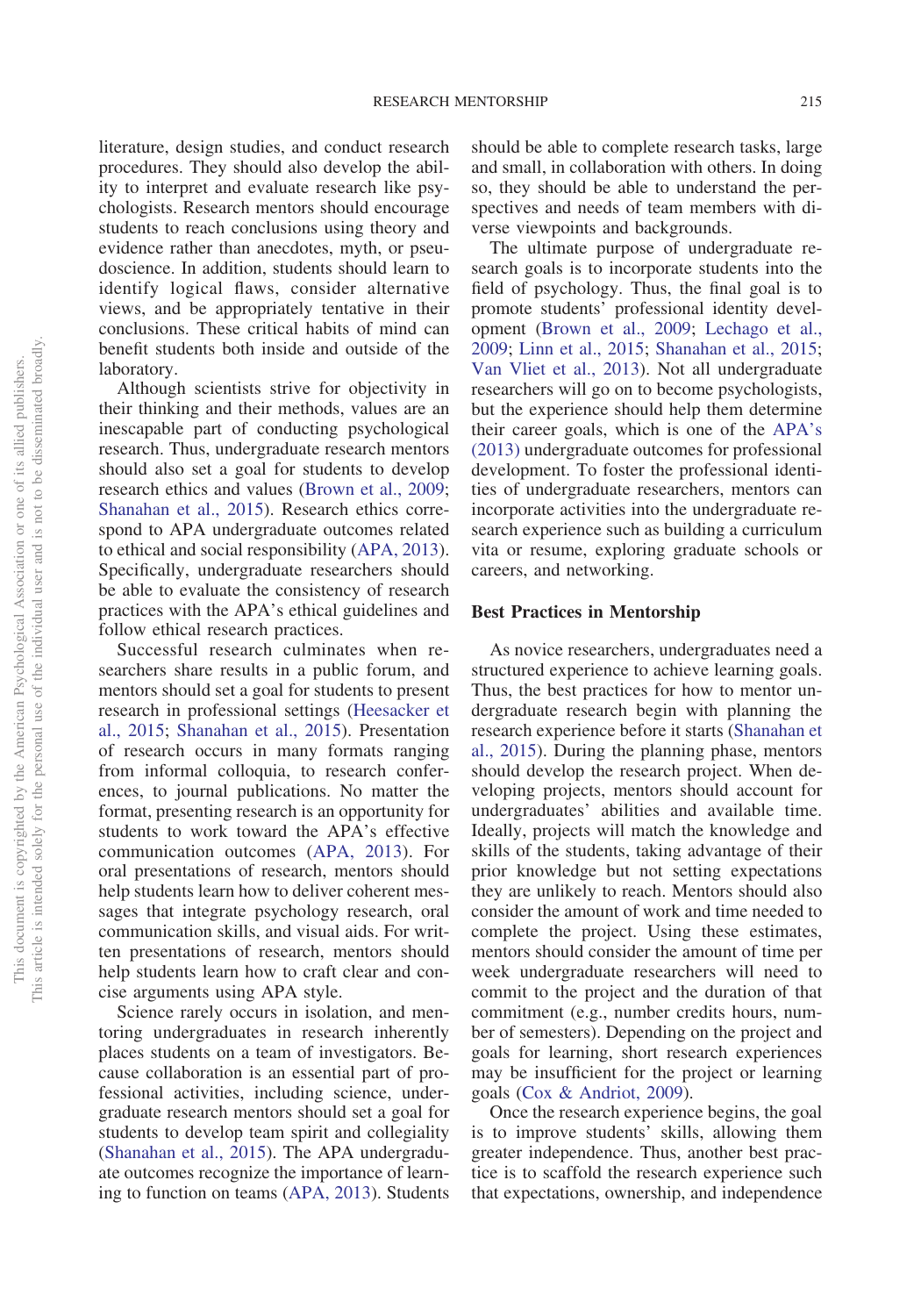increase over time [\(Brown et al., 2009;](#page-11-1) [Shana](#page-12-0)[han et al., 2015;](#page-12-0) [Van Vliet et al., 2013\)](#page-12-1). Mentors can scaffold research experiences by assigning novice researchers tasks that require basic skills and by offering training for skills that students do not already possess. Mentors should offer extensive training and structure at the beginning of projects and then allow more independence as the project progresses and students master skills. Scaffolding projects in this manner allows the undergraduate researchers to take increasing responsibility for meaningful research tasks [\(Brown et al., 2009;](#page-11-1) [Shanahan et al.,](#page-12-0) [2015\)](#page-12-0), ultimately allowing them to become fully committed to the project, and perhaps to research itself. In the case of students with proven skills and commitment to research, mentors can assign them responsibility for designing and conducting independent research projects or mentoring their peers [\(Whiteside et al.,](#page-12-7) [2007\)](#page-12-7).

Students do not develop research skills in isolation, so another best practice is to have regular research meetings [\(Lechago et al., 2009;](#page-11-12) [Shanahan et al., 2015\)](#page-12-0). Research meetings are useful for motivating students to make progress on research tasks, but their more important function is as an opportunity to foster the achievement of learning goals. Regular meetings allow mentors to offer instruction on research skills, methods, and techniques. Ethics are another topic for research meetings, and mentors can use meetings to both introduce general principles and evaluate ethical issues that emerge during the project. Most research projects have lulls in activity, and mentors can devote meetings during these times to professional development activities such as building curriculum vitae or resumes, exploring graduate schools, or mock interviews [\(Lechago et al.,](#page-11-12) [2009\)](#page-11-12). Finally, regular research meetings can help to facilitate team spirit and collegiality, reminding everyone—from undergraduate research assistants to the principal investigator that research does not happen in isolation [\(Brown et al., 2009;](#page-11-1) [Lechago et al., 2009;](#page-11-12) [Sha](#page-12-0)[nahan et al., 2015\)](#page-12-0).

Most research meetings will include multiple undergraduate students, but mentors should also provide opportunities for one-on-one guidance. Periodic meetings with individual students accomplish many of the same learning goals as team meetings, but providing one-on-one op-

portunities for mentorship is a separate best practice because the mentor can tailor the interaction to the students' unique needs, goals, and skill level [\(Brown et al., 2009;](#page-11-1) [Lechago et al.,](#page-11-12) [2009;](#page-11-12) [Shanahan et al., 2015\)](#page-12-0). Although regular team meetings are necessary for progress on research and learning goals, one-on-one mentoring is also necessary to provide extra, individualized opportunities for guidance and support [\(Johnson et al., 2015;](#page-11-11) [Shanahan et al.,](#page-12-0) [2015\)](#page-12-0). One-on-one interactions are a unique opportunity for mentors to develop supportive, collegial relationships with students.

The final two best practices both involve assessment. Specifically, mentors should assess the learning outcomes [\(Johnson et al., 2015\)](#page-11-11), and they should provide undergraduate researchers with regular feedback [\(Lechago et al.,](#page-11-12) [2009\)](#page-11-12). Before the project begins, mentors should plan how they will assess student performance and progress toward the learning goals throughout the project and at its conclusion. It is important to keep the assessment demands manageable for the mentor and to not let it interfere with the research experience itself [\(Johnson et al., 2015\)](#page-11-11). As such, a rubric that outlines the learning goals for the research experience, like the one we propose in this article, can help make the process simple, reliable, and useful. After conducting the assessment, oneon-one meetings with students are an opportune time to provide researchers with formative feedback on their performance of research tasks and their achievement of learning goals. Mentors could even conduct formal performance reviews at the mid and end points of research experiences, which students may find highly relevant to their professional development [\(Lechago et al., 2009\)](#page-11-12).

In summary, expert consensus suggests that mentors have the responsibility of establishing both learning goals for the research experience and mechanisms via which undergraduate researchers can meet those goals. Additionally, student learning extends beyond the standard knowledge, skills, and values to include professional development and collegiality. All of these components of research experience align with [APA's \(2013\)](#page-11-7) goals for the undergraduate psychology major. Therefore, to ensure that students appropriately meet these goals, mentors must plan scaffolded learning experiences and provide feedback to students through both reg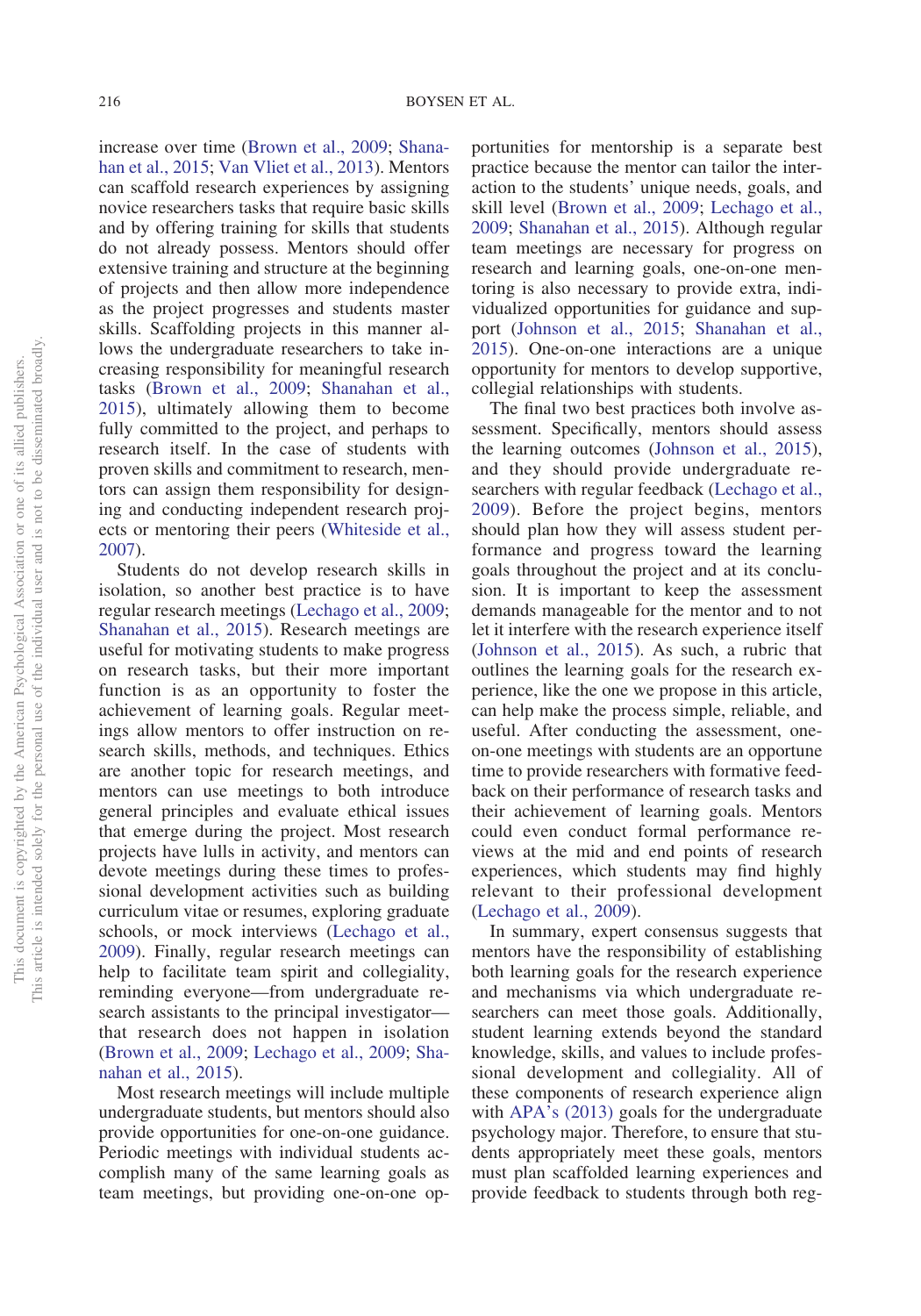ular meetings and assessment processes. A common metric for assessment that aligns with APA guidelines could therefore help mentors enhance the quality of their mentorship abilities.

## **Research on Undergraduate Research Experiences**

Experts suggest that certain undergraduate research experiences and mentorship practices lead to lofty outcomes, and cross-disciplinary research outside of psychology provides empirical support for the claims. When considering large, multi-institution studies, there is strong correlational evidence supporting the association between undergraduate research experiences and achievement of learning goals. For example, one survey of undergraduates  $(N =$ 1,135) from 41 institutions asked them to report the benefits gained from research experiences [\(Lopatto, 2004\)](#page-12-8). Students self-reported gains across 20 domains, including understanding the research process, development of research skills, and becoming part of a learning community. Another notable study sampled over 10,000 undergraduates [\(Russell et al., 2007\)](#page-12-6). Similar to the first study, students self-reported increased research skills and professional development stemming from research experiences. Although these large studies offer the most generalizable findings, a host of smaller studies from various disciplines also provide evidence for the beneficial effects of undergraduate research (see [Linn et al., 2015,](#page-11-13) for a review).

The cross-disciplinary literature supports experts' assertion that undergraduate research should produce significant learning, but it provides less support for expert claims about the best practices in research mentorship. Many studies have described the typical procedures of research mentorship [\(Linn et al., 2015\)](#page-11-13), but valid evidence for the effectiveness of various mentorship approaches requires systematic assessment of the impact of variations in mentorship on student outcomes. The previously mentioned large-scale study of undergraduate researchers and mentors failed to identify reliable predictors of student outcomes among mentorship characteristics [\(Russell et al., 2007\)](#page-12-6). However, many students in the study stated that better mentorship would be a method for improving the research experiences, suggesting that the mentorship role is important, but per-

haps more complicated than the survey questions could detect. In general, more research is needed to explore how variations in mentorship characteristics, especially those that are varied systematically, predict positive student experiences.

Although cross-disciplinary results are important, examining the outcomes of undergraduate psychology research is also essential. Within the psychology literature, a similar picture emerges of the benefits of undergraduate research. The small research literature in psychology indicates that undergraduate research experiences relate to students' scientific and critical thinking [\(Kardash, 2000;](#page-11-15) [Landrum &](#page-11-16) [Nelsen, 2002;](#page-11-16) [Seymour, Hunter, Laursen, &](#page-12-9) [Deantoni, 2004;](#page-12-9) [Tan, 2007\)](#page-12-10), communication skills [\(Tan, 2007\)](#page-12-10), and professional development [\(Davidson & Lyons, 2018;](#page-11-17) [Hunter,](#page-11-18) [Laursen, & Seymour, 2007;](#page-11-18) [Landrum & Nelsen,](#page-11-16) [2002;](#page-11-16) [Seymour et al., 2004;](#page-12-9) [Tan, 2007;](#page-12-10) [Zydney,](#page-12-11) [Bennett, Shahid, & Bauer, 2002\)](#page-12-11). These outcomes relate to [APA \(2013\)](#page-11-7) undergraduate major goals 2, 4, and 5, respectively.

The literature on undergraduate research experiences is broadly informative, but it suffers from some critical limitations. The methods for assessing student outcomes is a primary limitation [\(Linn et al., 2015\)](#page-11-13). Researchers have relied upon self-report measures completed by students to assess learning outcomes (e.g., [Lopatto,](#page-12-8) [2004;](#page-12-8) [Russell et al., 2007\)](#page-12-6). Students' perceptions of how much they benefited from an educational experience is useful information, but it is a questionable predictor of actual learning (e.g., [Deslauriers, McCarty, Miller, Callaghan,](#page-11-19) [& Kestin, 2019;](#page-11-19) [Wesp & Miele, 2008\)](#page-12-12). Students may be biased in their self-evaluations, or they may lack the perspective needed to provide an accurate assessment of their current abilities. In addition, there are no agreed-upon standards for what students should be learning during research experiences. Definitions of student success may not overlap between studies. For example, one set of researchers may focus on methodological skill while another set of researchers focuses on professional identity. It is difficult to reliably study the effects of research experiences or evaluate the effectiveness of various approaches to mentorship without first establishing agreed-upon learning goals. Finally, the psychology studies may not be generalizable across samples and settings. Large-scale,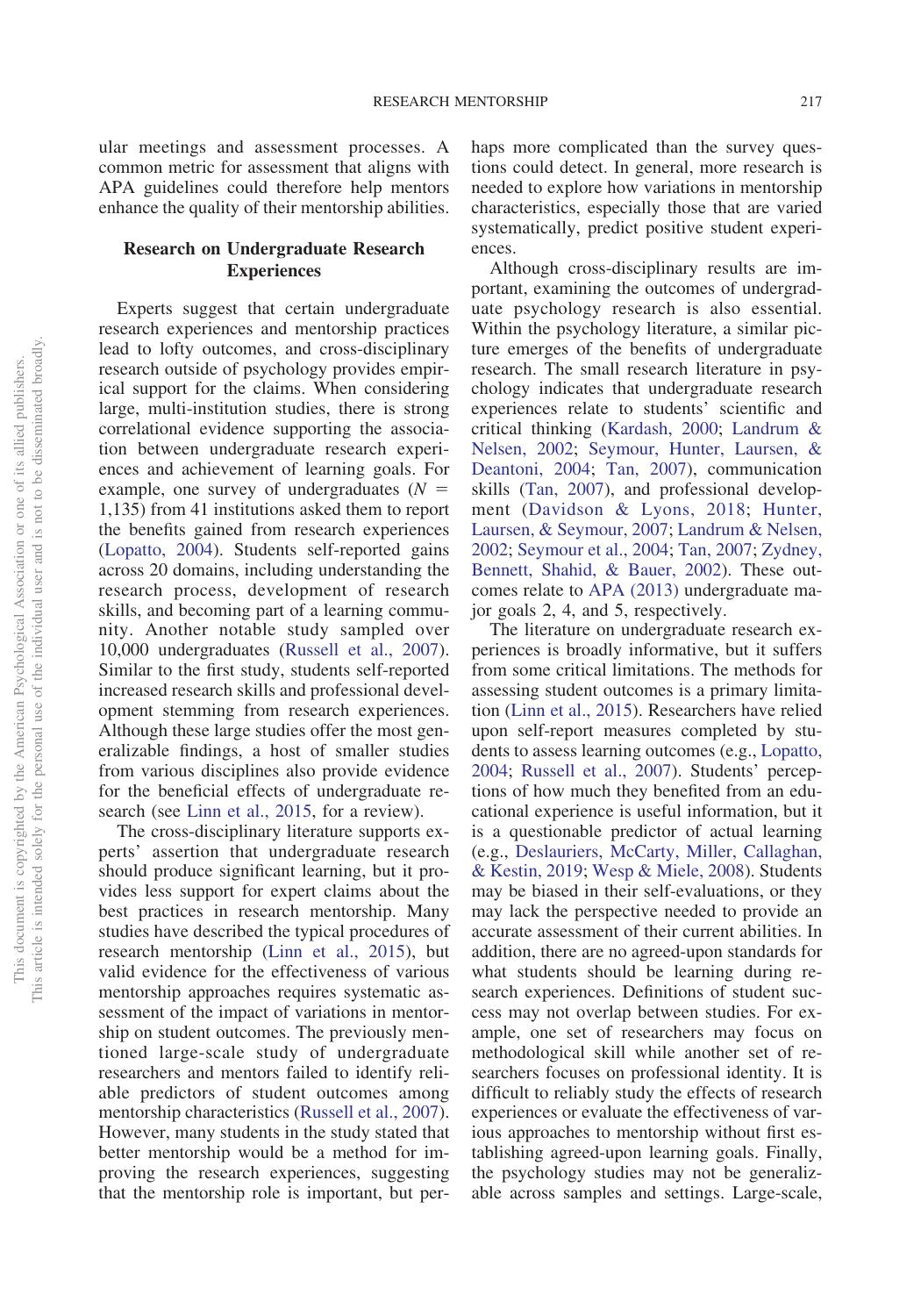multi-institution studies of undergraduate psychology research experiences are needed.

Future research on the effects of undergraduate research in psychology would benefit from a common outcome measure that can be implemented across varied research settings but that is still aligned with meaningful learning outcomes. There are standardized self-report measures of research outcomes (e.g., [Weston &](#page-12-13) [Laursen, 2015\)](#page-12-13), but they are too general to map meaningfully onto psychology-specific learning outcomes. Also, because of the varied formats and goals associated with undergraduate research, the measure would need to be flexible. Rubrics are flexible like self-reports but offer a more direct form of learning assessment. Using a rubric, research mentors could provide authentic and accurate ratings of student achievement across shared domains of learning associated with undergraduate research experiences.

Several existing rubrics could be implemented in the assessment of undergraduate researchers, but each one has limitations. The Association of American Colleges and Universities' VALUE rubrics (Valid Assessment of Learning in Undergraduate Education) are an authentic assessment method for undergraduate outcomes that are designed for implementation across institutions [\(https://www.aacu.org/](https://www.aacu.org/value) [value\)](https://www.aacu.org/value). Most of the 16 VALUE rubrics assess learning outcomes that pertain to undergraduate research (e.g., critical thinking, written communication, problem solving, ethical reasoning), but they have the disadvantage of being neither research-specific nor psychology-specific. Within psychology, the Rubric for Learning, Teaching, and Assessing Scientific Inquiry in Psychology provides a tool for assessing research experiences across 27 skill domains and five levels of performance [\(Halonen et al.,](#page-11-20) [2003\)](#page-11-20). However, the comprehensiveness of the rubric makes it more suitable for program-level evaluation rather than student-level assessment, and it is not aligned with the [APA's \(2013\)](#page-11-7) undergraduate goals. Within psychology, the standard definition of what students should learn is the [APA's \(2013\)](#page-11-7) undergraduate major goals. As such, the APA's goals are an ideal criterion for operationalizing the domains of learning on a common rubric.

In summary, there is broad research support for the positive effects of undergraduate research, but empirical support for specific outcomes and specific mentorship practices is lacking, especially in psychology. To foster assessment and research, in the sections that follow, we outline a rubric that is aligned with the [APA \(2013\)](#page-11-7) undergraduate goals, as well as best practices in research mentorship, and we suggest a plan of action for implementing the rubric in assessment programs and the scholarship of teaching and learning.

## **The Best Practices in Undergraduate Research Rubric (BPURR)**

To promote the effective mentorship and evaluation of undergraduate research experiences, we propose the implementation of the Best Practices in Undergraduate Research Rubric (BPURR, pronounced *bee-purr*, see [Table](#page-7-0) [2\)](#page-7-0). The rubric stems from the Society for the Teaching of Psychology Taskforce on Improving of Undergraduate Research [\(STP Improving](#page-12-14) [Undergraduate Research Taskforce, 2020\)](#page-12-14). Members of the taskforce reviewed the literature to synthesize recommendations for mentoring undergraduate research and concluded that the absence of a standardized outcome measure has hampered assessment of learning outcomes and the accumulation of knowledge about effective mentorship. Based on their review of the literature and the [APA's \(2013\)](#page-11-7) undergraduate learning goals, taskforce members created the rubric to fill the assessment gap.

Mentors can use this analytic rubric to guide their approach to undergraduate researcher experiences, to assess the learning outcomes, and to operationally define research variables in the scholarship of teaching and learning. The rubric we propose synthesizes best practices in research mentorship and the [APA's \(2013\)](#page-11-7) learning goals for the undergraduate psychology major. Specifically, each of the learning goals we previously identified as a best practice corresponds to one APA undergraduate psychology major goal and one of the learning outcomes associated with that APA goal. As such, each row of the rubric represents (a) an APA undergraduate learning goal, (b) an APA learning outcome, and (c) a best practice in mentoring undergraduate research. In total, the rubric includes four of the APA's five undergraduate major goals and 10 corresponding learning outcomes. These diverse outcomes illustrate the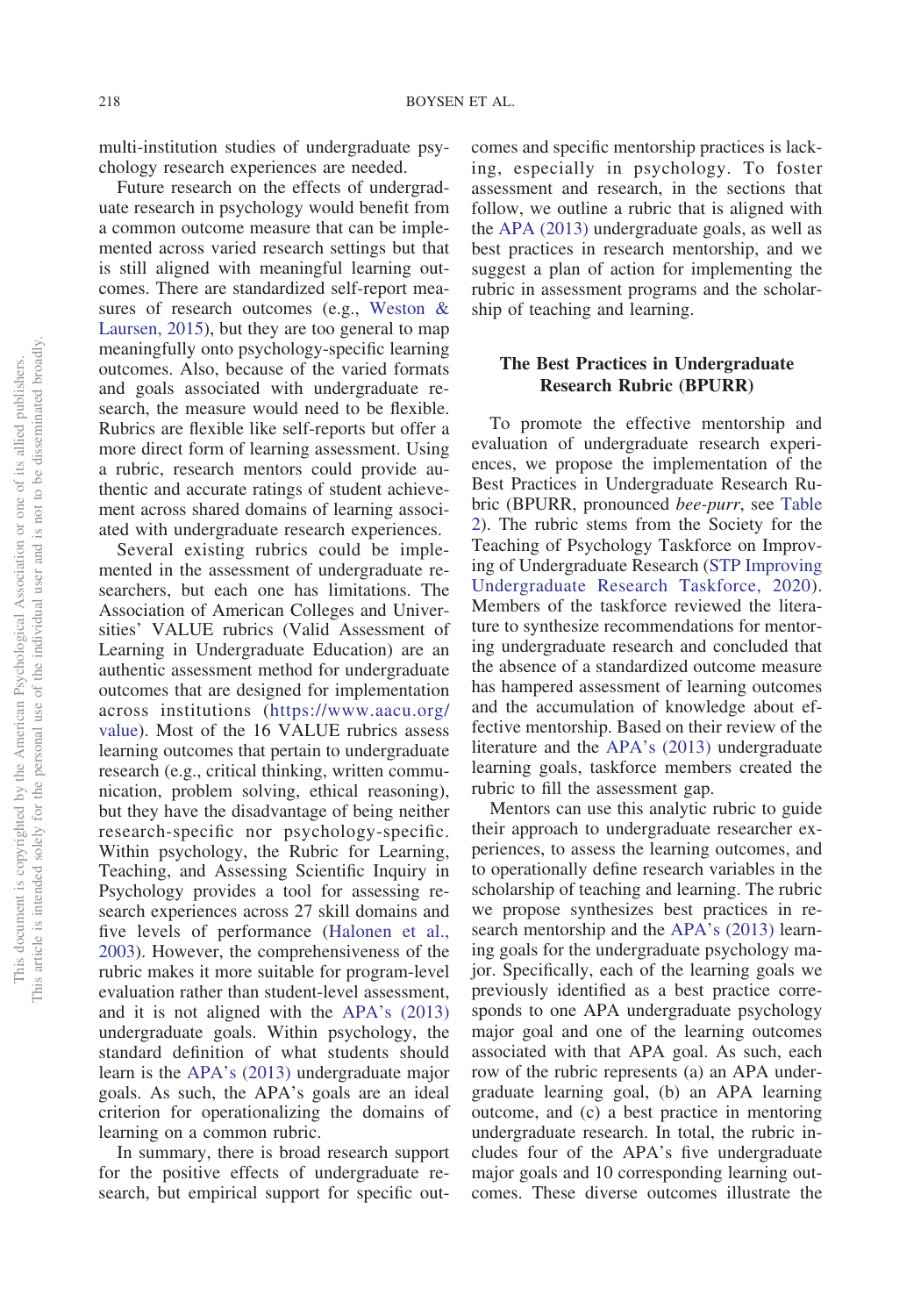|                               | j                    |
|-------------------------------|----------------------|
|                               | र<br>१<br>ì          |
| j<br>ă                        |                      |
|                               |                      |
| ł                             |                      |
|                               |                      |
|                               |                      |
|                               |                      |
|                               |                      |
| j                             |                      |
|                               | ţ                    |
|                               |                      |
|                               |                      |
|                               |                      |
|                               |                      |
|                               |                      |
|                               |                      |
|                               |                      |
|                               |                      |
|                               |                      |
|                               |                      |
|                               |                      |
|                               |                      |
|                               |                      |
|                               |                      |
|                               | j,                   |
|                               |                      |
|                               |                      |
|                               |                      |
|                               |                      |
| j                             |                      |
| )                             | $\ddot{\phantom{a}}$ |
|                               |                      |
| į<br>$\overline{\phantom{a}}$ |                      |
|                               |                      |
|                               |                      |
|                               |                      |
| I                             |                      |
|                               | 5                    |
|                               |                      |
|                               |                      |
| ij                            |                      |
| ł                             |                      |
| Į                             |                      |
|                               |                      |
|                               |                      |
|                               |                      |
| the r                         |                      |
|                               |                      |
|                               |                      |
|                               |                      |
| 11111                         | í                    |
| I                             | í                    |
| ļ<br>J                        |                      |
| ì                             |                      |
| ï                             |                      |
| )                             |                      |
| $\overline{a}$                |                      |
|                               |                      |
|                               |                      |
|                               | į                    |
|                               |                      |
|                               |                      |
|                               |                      |
|                               |                      |
|                               |                      |
|                               |                      |
|                               |                      |
| L'his d <sub>'</sub>          | his                  |
|                               |                      |
|                               | É<br>ä               |
|                               |                      |

<span id="page-7-0"></span>

|              | ĺ                                                    |
|--------------|------------------------------------------------------|
|              |                                                      |
|              |                                                      |
|              |                                                      |
|              | j                                                    |
|              |                                                      |
|              |                                                      |
|              |                                                      |
|              |                                                      |
|              |                                                      |
|              |                                                      |
|              |                                                      |
|              |                                                      |
|              | $\ddot{\phantom{a}}$                                 |
|              |                                                      |
|              |                                                      |
|              |                                                      |
|              |                                                      |
|              | $\overline{a}$                                       |
|              |                                                      |
|              |                                                      |
|              | ļ                                                    |
|              |                                                      |
|              |                                                      |
|              |                                                      |
|              | ١                                                    |
|              |                                                      |
|              | $\frac{1}{2}$                                        |
|              |                                                      |
|              |                                                      |
|              |                                                      |
|              |                                                      |
|              |                                                      |
| l            | ì                                                    |
| ij<br>j<br>į |                                                      |
| ֚֓<br>l      | ֧֧ׅ֧֚֚֚֚֚֚֚֚֚֚֚֚֚֚֚֚֚֚֚֚֚֚֚֚֚֚֚֚֚֚֚֚֚֡֝֝֓֓֡֓֡֡֓<br>i |

| Learning goals                                                                                                                               |                                                                                        |              |                                                                                                                                                                            | Rubric                                                                                                                                                                            |                                                                                                                                                        |
|----------------------------------------------------------------------------------------------------------------------------------------------|----------------------------------------------------------------------------------------|--------------|----------------------------------------------------------------------------------------------------------------------------------------------------------------------------|-----------------------------------------------------------------------------------------------------------------------------------------------------------------------------------|--------------------------------------------------------------------------------------------------------------------------------------------------------|
| APA goal and baccalaureate<br>indicator                                                                                                      | Best practice goal                                                                     | Not assessed | Beginning                                                                                                                                                                  | Intermediate                                                                                                                                                                      | Advanced                                                                                                                                               |
| to interpret psychological<br>2.1 Use scientific reasoning<br>Goal 2: Scientific inquiry and<br>phenomena $(2.1A-2.1E)$<br>critical thinking | Promote the development<br>knowledge, skills, and<br>mind.<br>of research<br>habits of | Not assessed | phenomena using evidence, theory,<br>Cannot reliably explain psychological<br>complexity. Succumbs to flaws<br>and fallacies in explanations.<br>and appropriate levels of | Explains psychological phenomena<br>appropriate levels of complexity<br>most of the time. Mostly avoids<br>using evidence, theory, and<br>flaws and fallacies in<br>explanations. | Explains psychological phenomena<br>complexity. Avoids flaws and<br>using evidence, theory, and<br>fallacies in explanations.<br>appropriate levels of |
| 2.2 Demonstrate psychology<br>information literacy<br>$(2.2A - 2.2E)$                                                                        | Promote the development<br>knowledge, skills, and<br>habits of mind.<br>of research    | Not assessed | scholarly sources. Not able to<br>Cannot reliably locate relevant<br>read, interpret, or evaluate<br>scholarly sources.                                                    | Locates relevant scholarly sources<br>unsystematically. Able to read,<br>interpret, and evaluate some<br>types of scholarly sources.                                              | interprets, and evaluates most<br>types of scholarly sources.<br>Strategically locates relevant<br>scholarly sources. Reads,                           |
| and integrative thinking<br>2.3 Engage in innovative<br>and problem solving<br>$(2.3A - 2.3C)$                                               | Promote the development<br>knowledge, skills, and<br>habits of mind.<br>of research    | Not assessed | Cannot consistently produce problem-<br>solving strategies.                                                                                                                | problem-solving strategies that<br>Creates, evaluates, and selects<br>are not optimal.                                                                                            | Creates, evaluates, and selects<br>optimal problem-solving<br>strategies.                                                                              |
| psychological research<br>2.4 Interpret, design, and<br>conduct basic<br>$(2.4A - 2.4G)$                                                     | Promote the development<br>knowledge, skills, and<br>habits of mind.<br>of research    | Not assessed | evaluating research-based claims.<br>Can conduct few basic research<br>procedures or analyses, has<br>difficulty interpreting and                                          | Can competently conduct basic<br>analyses, as well as interpret<br>and evaluate research-based<br>claims with some accuracy.<br>research procedures and                           | interpret and evaluate research-<br>analyses, as well as accurately<br>Can skillfully conduct basic<br>research procedures and<br>based claims.        |
| 2.5 Incorporate sociocultural<br>inquiry (2.5A-2.5D)<br>factors in scientific                                                                | Promote the development<br>knowledge, skills, and<br>habits of mind.<br>of research    | Not assessed | sociocultural factors in research.<br>Cannot reliably recognize                                                                                                            | Can recognize sociocultural factors<br>in research designs and results.                                                                                                           | research and design research to<br>Can evaluate sociocultural factors<br>effectively address the factors.<br>in the design and results of              |
| Goal 3: Ethical and social<br>responsibility in a<br>diverse world                                                                           |                                                                                        |              |                                                                                                                                                                            |                                                                                                                                                                                   |                                                                                                                                                        |
| to evaluate psychological<br>3.1 Apply ethical standards<br>science and practice<br>Goal 4: Communication<br>$(3.1A-3.1D)$                   | Promote the development<br>of research ethics.                                         | Not assessed | unable to follow ethical research<br>Unaware of ethical practices or<br>practices.                                                                                         | Can follow basic APA Ethics<br>Code policies.                                                                                                                                     | Can use the APA Ethics Code to<br>guide and evaluate research<br>practices.                                                                            |
| 4.1 Demonstrate effective<br>purposes (4.1A-4.1G)<br>writing for different                                                                   | professional settings<br>Encourage students to<br>present research<br>findings in      | Not assessed | that show basic awareness of APA<br>Can craft written communications<br>style.                                                                                             | Can craft written communications<br>that are mostly consistent with<br>APA style and that include<br>arguments and data.                                                          | (table continues)<br>concise written communications<br>Can use APA style to craft clear,<br>that include persuasive<br>arguments and data.             |
|                                                                                                                                              |                                                                                        |              |                                                                                                                                                                            |                                                                                                                                                                                   |                                                                                                                                                        |

## RESEARCH MENTORSHIP 219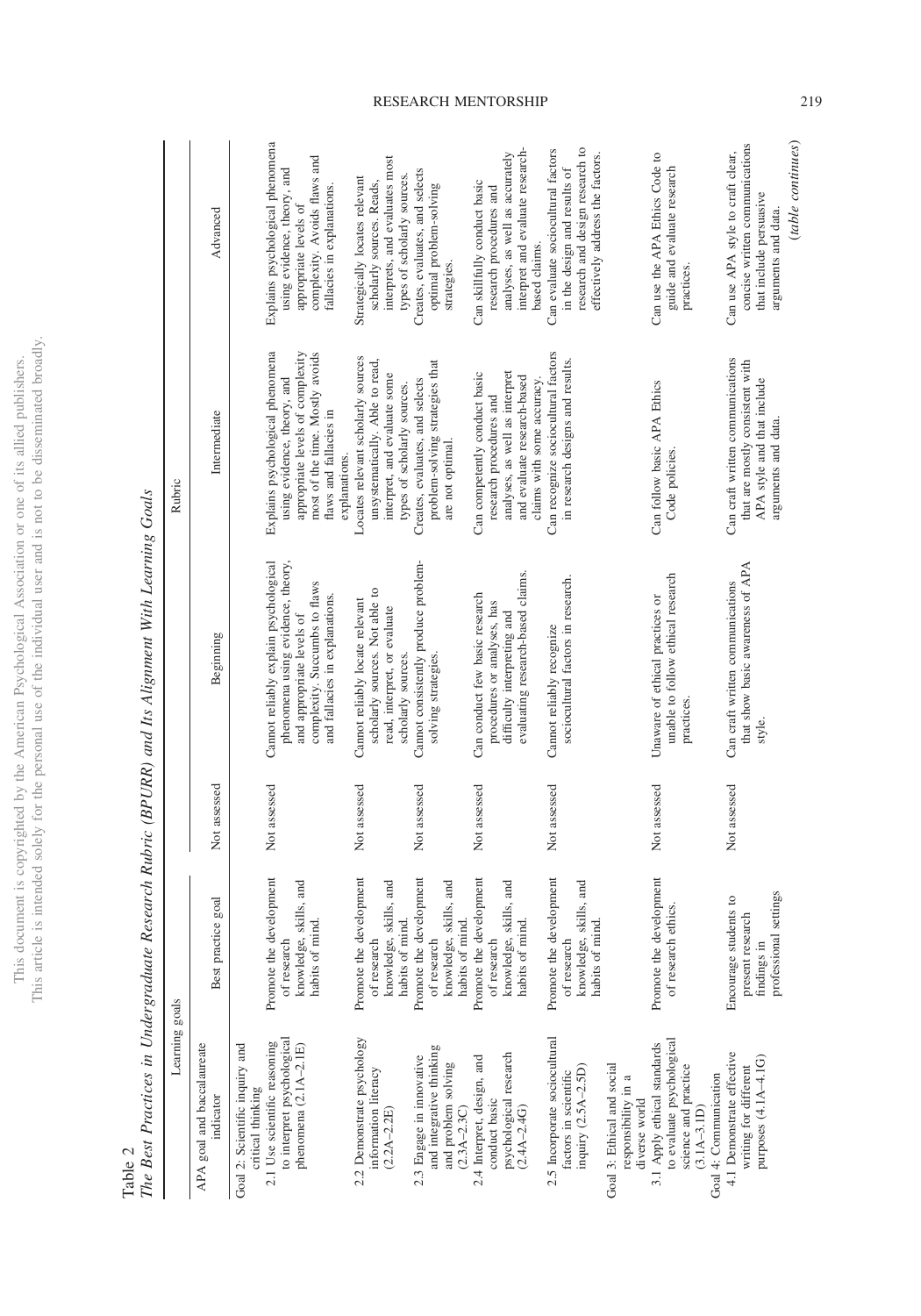This document is copyrighted by the American Psychological Association or one of its allied publishers.<br>This article is intended solely for the personal use of the individual user and is not to be disseminated broadly. This article is intended solely for the personal use of the individual user and is not to be disseminated broadly.This document is copyrighted by the American Psychological Association or one of its allied publishers.

> ${\bf Table ~2}~(continued)$ Table 2 (*continued*)

|                | Advanced                                | psychological literature, format<br>presentations that effectively<br>constraints, and responses to<br>integrate visual elements,<br>Can deliver coherent oral<br>questions.          |                                     | cross-cultural competencies to<br>organizational strategies, and<br>Can effectively use perspective<br>collaborate successfully on<br>taking, problem solving,<br>complex group projects. | Can formulate career plans based<br>school settings and document<br>evaluation of work/graduate<br>career competencies using a<br>on self-assessment and<br>resume or CV.                          |
|----------------|-----------------------------------------|---------------------------------------------------------------------------------------------------------------------------------------------------------------------------------------|-------------------------------------|-------------------------------------------------------------------------------------------------------------------------------------------------------------------------------------------|----------------------------------------------------------------------------------------------------------------------------------------------------------------------------------------------------|
| Rubric         | Intermediate                            | literature, format constraints,<br>presentations that somewhat<br>and responses to questions.<br>effectively integrate visual<br>elements, psychological<br>Can deliver coherent oral |                                     | Sometimes uses perspective taking,<br>problem solving, organizational<br>with some success on group<br>strategies, and cross-cultural<br>competencies to collaborate<br>projects.         | and evaluation of work/graduate<br>career competencies that belong<br>or not based on self-assessment<br>school settings. Is aware of the<br>Career plans are underdeveloped<br>on a resume or CV. |
|                | Beginning                               | elements, psychological literature,<br>format constraints, and responses<br>Can deliver oral presentations that<br>attempt to integrate visual<br>to questions.                       |                                     | organizational strategies, or cross-<br>cultural competencies. Cannot<br>reliably collaborate on group<br>Cannot reliably use perspective<br>taking, problem solving,<br>projects.        | work/graduate school settings. Is<br>unaware of career competencies.<br>Cannot formulate career plans, has<br>assessments or evaluations of<br>not engaged in career self-                         |
|                | Not assessed                            | Not assessed                                                                                                                                                                          |                                     | Not assessed                                                                                                                                                                              | Not assessed                                                                                                                                                                                       |
| Learning goals | Best practice goal                      | professional settings<br>students to<br>present research<br>findings in<br>Encourage                                                                                                  |                                     | Promote team spirit and<br>collegiality                                                                                                                                                   | identity development<br>Promote professional                                                                                                                                                       |
|                | APA goal and baccalaureate<br>indicator | different purposes (4.2A-<br>presentation skills for<br>4.2 Exhibit effective<br>4.2E)                                                                                                | Goal 5: Professional<br>development | capacity (5.4A-5.4F)<br>5.4 Enhance teamwork                                                                                                                                              | professional direction for<br>5.5 Develop meaningful<br>life after graduation<br>$(5.5A - 5.5F)$                                                                                                   |

Note. A copy of the rubric and a scoring sheet are available on the Open Science Framework (https://osf.io/u8jpk/). *Note.* A copy of the rubric and a scoring sheet are available on the Open Science Framework [\(https://osf.io/u8jpk/\)](https://osf.io/u8jpk/).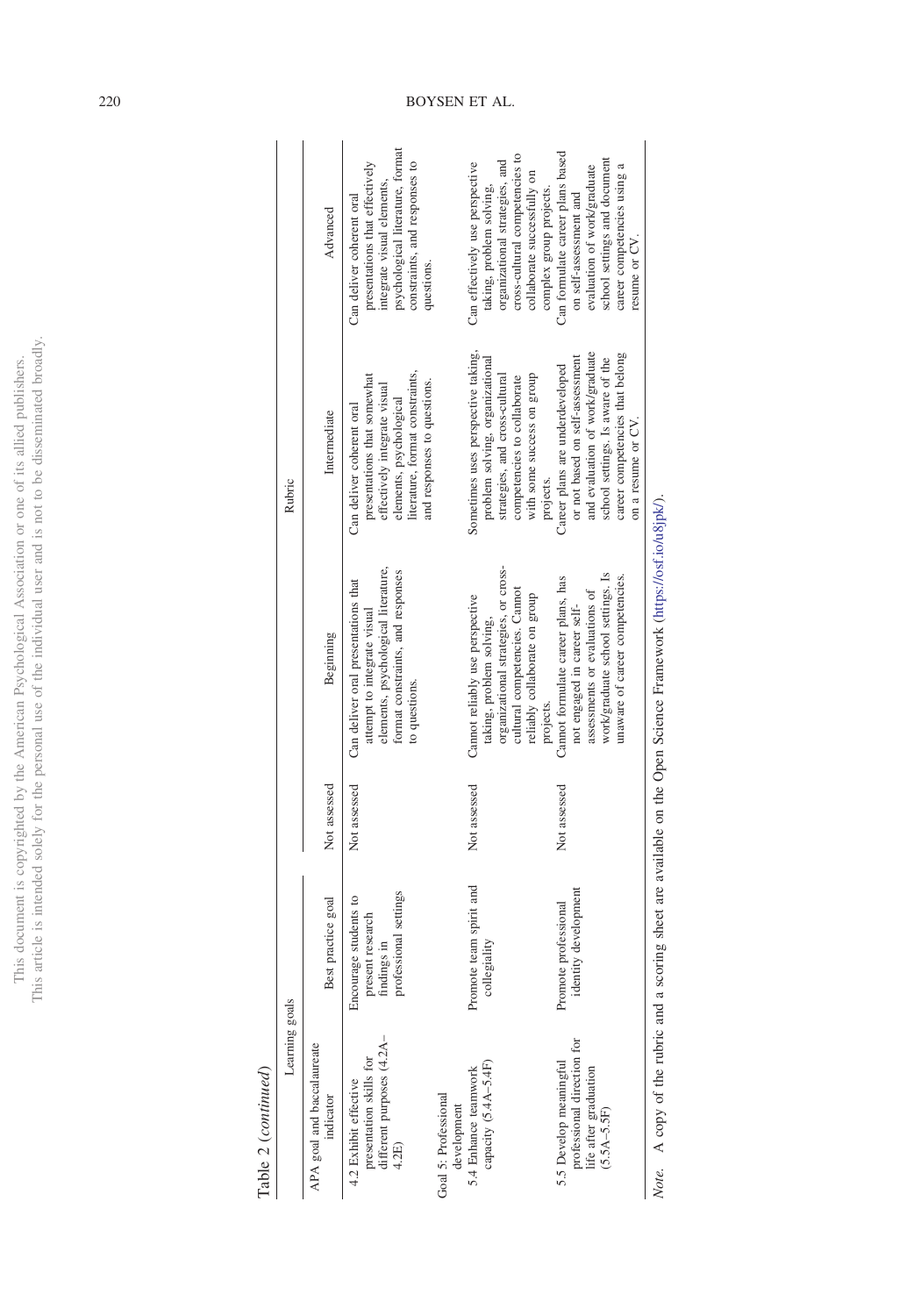integrative nature of undergraduate research experiences.

Columns on the rubric represent the levels of performance achieved by undergraduates. The [APA's \(2013\)](#page-11-7) baccalaureate-level indicators form the operational definitions of the performance levels. Each level of performance represents how completely students have achieved the baccalaureate-level indicators as they relate to research. For example, the first row of the rubric assesses Baccalaureate Indicators 2.1A through 2.1E from the learning outcome "use scientific reasoning to interpret psychological phenomena," which falls under the learning goal of "scientific inquiry and problem solving" [\(APA, 2013,](#page-11-7) p. 20). The three levels of performance on the rubric are nonoverlapping categories that generally describe undergraduate performance before engaging in research experiences (beginning), after research experiences have led to partial achievement of outcomes (intermediate), and after advanced research experiences have led to complete achievement of outcomes (advanced).

Research mentors can use the rubric to assess the outcomes of undergraduate research across a range of experiences at the associate and baccalaureate levels. Independent or collaborative research conducted under the supervision of a professor may be the ideal experience for students to reach the advanced performance levels, but the rubric could also be implemented in research methods classes with applied components or in content-based courses with required laboratories. Mentors can share both the rubric and results of evaluations with students to help them understand what they should be gaining from research experiences. Not every research experience will address all 10 learning outcomes, which is why there is an option to select "not assessed." However, if a research experience does not relate to learning outcomes on the rubric, that may encourage research mentors to expand learning opportunities for students, or it may signal to students that they need to pursue further research activities.

## **Conclusion and Recommendations**

According to the best practices established by experts, undergraduate research should consist of planned experiences that include scaffolded learning opportunities, regular contact with a research team and mentor, and systematic assessment and feedback on student learning. As a result of these experiences, students should develop content knowledge and skills related to research, communication, and professional development, each of which is related to specific learning goals for the psychology major [\(APA,](#page-11-7) [2013\)](#page-11-7). Despite expert consensus on best practices, direct empirical support for them is weak, especially as it relates to undergraduate research in psychology. To allow the empirical knowledge base surrounding undergraduate research in psychology to grow, we created a rubric that aligns best practice learning goals with the [APA](#page-11-7) [\(2013\)](#page-11-7) learning goals, and we propose that teachers, mentors, and researchers implement the rubric to overcome the limitations of previous studies.

Scholarship on undergraduate research experiences in psychology and its effective mentorship is limited by methodological flaws. Studies on the topic tend to be based on self-report measures of learning and small, single-institution samples. A rubric offers a more direct measure of learning and addresses the overreliance on student self-report measures in the literature. In fact, it may be the most direct measure feasible because there are simply too many learning goals associated with research to assess them all directly. In addition, the availability of a common rubric will allow researchers to collaborate in collecting larger, more representative samples. Scholarship on research mentorship is difficult because of the small number of students who participate in undergraduate research experiences on any given campus. To address this difficulty, researchers should collaborate across institutions with this rubric as their shared outcome measure. Ideally, a large, multisite study should occur in which mentors report student performance using this rubric in conjunction with the extent to which they utilized the aforementioned best practices. Such a design would yield informative data on the relation between mentorship practices and the acquisition of certain skills.

In addition to its research utility, the rubric is a useful tool for closing the assessment loop. Model teachers engage in the assessment process by setting clear learning goals before the start of an educational experience, systematically assessing student achievement of the goals, and then reflecting on the outcomes of the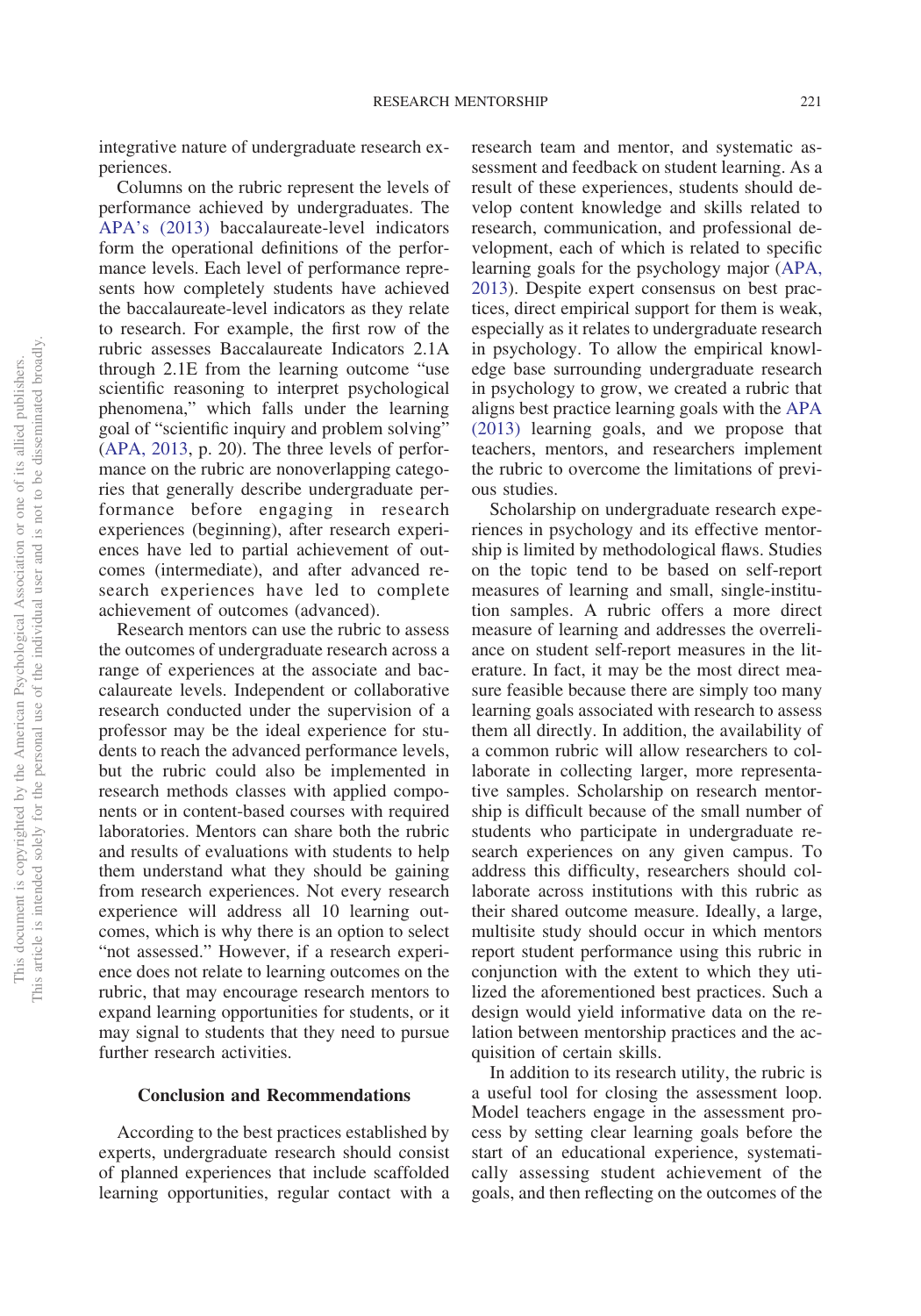assessment to make improvements [\(Richmond](#page-12-15) [et al., 2014\)](#page-12-15). By using the new rubric, teachers have a readymade assessment plan when mentoring research. The goals are preset, the assessment method is perfectly aligned with the goals, and outcomes are associated with a clear metric on which to judge student learning. Mentors should use the rubric to set performance benchmarks before the learning experience begins. They should also create a plan to gather data on student learning using the rubric. For example, summative rubric scores collected at the end of each research experience could be the basis for tracking student learning, or multiple administrations of the rubric across a research experience could document student growth. Whatever data is collected, the key step is for mentors to reflect on the outcomes and plan ways that they could move more students to higher levels of performance on the rubric.

To illustrate the rubric's utility in closing the feedback loop, consider a teacher who evaluates students working in their research lab using the rubric and finds them to be at the advanced level for the scientific and critical thinking goals but at the beginning level for the communication goals. Upon reflection, the teacher may realize that the undergraduate researchers have extensive experience conducting research procedures but are never privy to the outcomes of that research or resulting publications. In response, the teacher could require students to present at an undergraduate research conference and then reassess using the rubric.

The rubric could also benefit program-level psychology curricula. Just as with individual research mentors, psychology programs could also implement the rubric as an assessment of major outcomes. The rubric's alignment with [APA \(2013\)](#page-11-7) undergraduate goals makes it particularly useful for assessment of outcomes within the major. In addition, programs could use the rubric in planning course goals and sequences. Faculty could select what courses align with what goals on the rubric, and they could determine performance expectations for students at different course levels. For example, faculty might set an expectation that students in an introductory research methods course be at the proficient level for the scientific and critical thinking goals, and they might set an expectation for students in a capstone research course to be at the advanced level for those same goals.

Ultimately, the ideal is for students to achieve all of the [APA \(2013\)](#page-11-7) goals, but use of the rubric may provide additional structure for ensuring that psychology curricula reach that ideal.

The purpose of this article is to propose the rubric as an assessment tool, and future research is needed to establish the rubric's practical utility. Pilot studies are needed to demonstrate that the rubric is equally useful across varied institutions and research experiences. For example, the mission of community colleges often results in a curriculum focused on lower-level courses and a limited research infrastructure. As such, there is a need to establish fit between the outcomes on the rubric and typical research experiences available at community colleges. The rubric likely fits best with the prototypical research experience of a faculty member providing mentorship to students outside of the classroom. To ensure its applicability across other models of mentorship, the rubric should be piloted using other research models such as courses with laboratories, capstone courses, internships, and paid research assistantships.

Research is also needed to further establish the rubric's validity. The content validity of the rubric is inherently strong due to relation to the [APA \(2013\)](#page-11-7) undergraduate goals. In contrast, researchers need to document its construct validity. Just as self-reports by students may be biased, research mentors may not be able to objectively evaluate students. For example, mentors may inflate their evaluations because of favoritism toward the students or because negative evaluations would reflect poorly on their mentorship abilities. To address these possible limitations, researchers could document associations between the rubric and other known measures of the [APA \(2013\)](#page-11-7) undergraduate goals, such as the measures housed in the APA's Project Assessment website [\(http://pass.apa.org/\)](http://pass.apa.org/). Research assessing the rubric's criterion validity is also needed. For example, the scores might be used to predict criteria such as research productivity, graduate school acceptance, and career success.

In conclusion, it seems obvious to state that undergraduate research is a beneficial part of psychology students' education. However, empirical evidence supporting that statement is sparse. Moreover, even less empirical evidence is available to inform the effective mentorship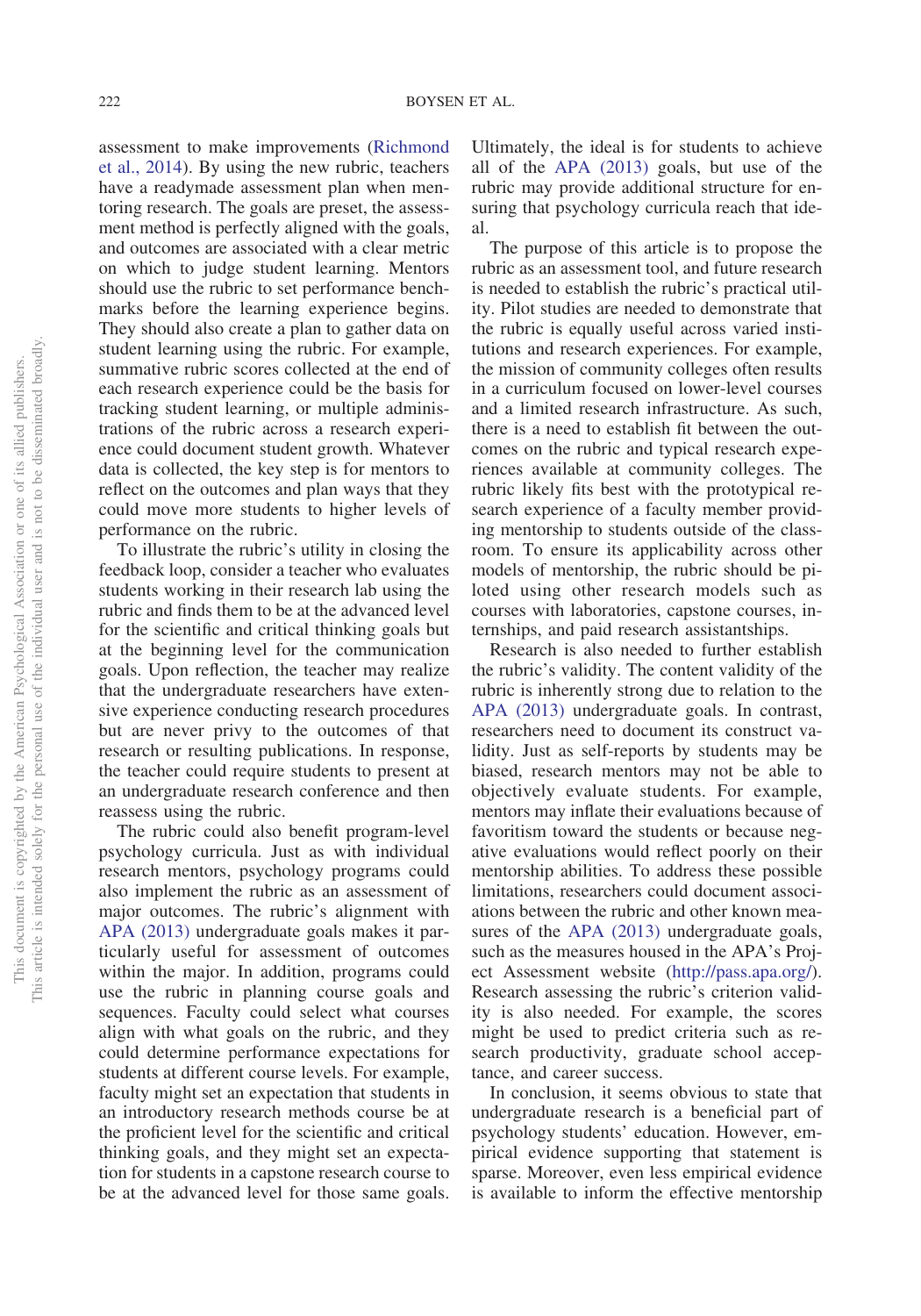of undergraduate research. To bolster effective research mentorship and its assessment, we have proposed a set of best practices for research mentors and a method for evaluating the outcomes of undergraduate research experiences. With these tools, it will be easier for teachers, mentors, and researchers to produce the empirical evidence needed to document the positive effects of undergraduate research experiences in psychology.

#### **References**

- <span id="page-11-0"></span>American Psychological Association. (2011). *Principles for quality undergraduate education in psychology*. Retrieved from [http://www.apa.org/](http://www.apa.org/education/undergrad/principles.aspx) [education/undergrad/principles.aspx](http://www.apa.org/education/undergrad/principles.aspx)
- <span id="page-11-7"></span>American Psychological Association. (2013). *APA guidelines for the undergraduate psychology major: Version 2.0*. Retrieved from [https://www.apa](https://www.apa.org/ed/precollege/about/psymajor-guidelines.pdf) [.org/ed/precollege/about/psymajor-guidelines.pdf](https://www.apa.org/ed/precollege/about/psymajor-guidelines.pdf)
- <span id="page-11-2"></span>Bangera, G., & Brownell, S. E. (2014). Course-based undergraduate research experiences can make scientific research more inclusive. *CBE Life Sciences Education, 13,* 602– 606. [http://dx.doi.org/10](http://dx.doi.org/10.1187/cbe.14-06-0099) [.1187/cbe.14-06-0099](http://dx.doi.org/10.1187/cbe.14-06-0099)
- <span id="page-11-9"></span>Boyette-Davis, J. (2018). A report on the qualities, skills, and characteristics desired by top neuroscience graduate programs. *Journal of Undergraduate Neuroscience Education, 17,* A54–A58.
- <span id="page-11-4"></span>Brothers, M., & Higgins, T. (2008). Research models that engage community college students. *CUR Quarterly, 29,* 12–17.
- <span id="page-11-1"></span>Brown, R. T., Daly, B. P., & Leong, F. T. L. (2009). Mentoring in research: A developmental approach. *Professional Psychology: Research and Practice, 40,* 306–313. <http://dx.doi.org/10.1037/a0011996>
- <span id="page-11-5"></span>Budruk, A. K. (2014). Undergraduate chemistry research at Mesa Community College. In Hensel & Cejda (Eds.) *Tapping the potential of all: Undergraduate research at community colleges* (pp. 29– 35). Washington, DC: Council of Undergraduate Research. Retrieved from [https://www.cur.org/](https://www.cur.org/assets/1/7/tapping_potential_final_web.pdf) [assets/1/7/tapping\\_potential\\_final\\_web.pdf](https://www.cur.org/assets/1/7/tapping_potential_final_web.pdf)
- <span id="page-11-6"></span>Cejda, B. D., & Hensel, N. (Eds.). (2009). *Undergraduate research at community colleges. Tapping the potential of all*. Washington, DC: Counsel of Undergraduate Research. Retrieved from [https://](https://www.cur.org/assets/1/7/tapping_potential_final_web.pdf) [www.cur.org/assets/1/7/tapping\\_potential\\_final\\_](https://www.cur.org/assets/1/7/tapping_potential_final_web.pdf) [web.pdf](https://www.cur.org/assets/1/7/tapping_potential_final_web.pdf)
- <span id="page-11-14"></span>Cox, M., & Andriot, A. (2009). Mentor and undergraduate student comparisons of students' research skills. *Journal of STEM Education, 10,* 31–39.
- <span id="page-11-17"></span>Davidson, J. M., & Lyons, M. (2018). Undergraduates as researchers—The impact of active participation in research and conference presentation on psychology undergraduate identity and career as-

pirations. *Journal of Perspectives in Applied Academic Practice, 6,* 39– 46. [http://dx.doi.org/10](http://dx.doi.org/10.14297/jpaap.v6i1.320) [.14297/jpaap.v6i1.320](http://dx.doi.org/10.14297/jpaap.v6i1.320)

- <span id="page-11-19"></span>Deslauriers, L., McCarty, L. S., Miller, K., Callaghan, K., & Kestin, G. (2019). Measuring actual learning versus feeling of learning in response to being actively engaged in the classroom. *Proceedings of the National Academy of Sciences of the United States of America, 116,* 19251–19257. <http://dx.doi.org/10.1073/pnas.1821936116>
- <span id="page-11-3"></span>Durso, F. T. (1997). Corporate-sponsored undergraduate research as a capstone experience. *Teaching of Psychology, 24,* 54–56. [http://dx.doi.org/10](http://dx.doi.org/10.1177/009862839702400115) [.1177/009862839702400115](http://dx.doi.org/10.1177/009862839702400115)
- <span id="page-11-20"></span>Halonen, J. S., Bosack, T., Clay, S., McCarthy, M., Dunn, D. S., Hill, G. W., IV,... Whitlock, K. (2003). A rubric for learning, teaching, and assessing scientific inquiry in psychology. *Teaching of Psychology, 30,* 196–208. [http://dx.doi.org/10](http://dx.doi.org/10.1207/S15328023TOP3003_01) [.1207/S15328023TOP3003\\_01](http://dx.doi.org/10.1207/S15328023TOP3003_01)
- <span id="page-11-10"></span>Heesacker, M., Higley, B. P., & Elimelech, N. T. (2015). The undergraduate research laboratory as a method of enhancing science–practice integration. *Counselling Psychology Quarterly, 28,* 264–285. <http://dx.doi.org/10.1080/09515070.2015.1041454>
- <span id="page-11-18"></span>Hunter, A. B., Laursen, S. L., & Seymour, E. (2007). Becoming a scientist: The role of undergraduate research in students' cognitive, personal, and professional development. *Science Education, 91,* 36– 74. <http://dx.doi.org/10.1002/sce.20173>
- <span id="page-11-11"></span>Johnson, W. B., Behling, L. L., Miller, P., & Vandermaas-Peeler, M. (2015). Undergraduate research mentoring: Obstacles and opportunities. *Mentoring & Tutoring: Partnership in Learning, 23,* 441– 453. [http://dx.doi.org/10.1080/13611267](http://dx.doi.org/10.1080/13611267.2015.1126167) [.2015.1126167](http://dx.doi.org/10.1080/13611267.2015.1126167)
- <span id="page-11-15"></span>Kardash, C. A. M. (2000). Evaluation of an undergraduate research experience: Perceptions of undergraduate interns and their faculty mentors. *Journal of Educational Psychology, 92,* 191–201. <http://dx.doi.org/10.1037/0022-0663.92.1.191>
- <span id="page-11-8"></span>Kuh, G. (2008). *High-impact educational practices: What they are, who has access to them, and why they matter*. Washington, DC: Association of American Colleges and Universities.
- <span id="page-11-16"></span>Landrum, R. E., & Nelsen, L. R. (2002). The undergraduate research assistantship: An analysis of the benefits. *Teaching of Psychology, 29,* 15–19. [http://dx.doi.org/10.1207/S15328023TOP2901\\_04](http://dx.doi.org/10.1207/S15328023TOP2901_04)
- <span id="page-11-12"></span>Lechago, S. A., Love, J. R., & Carr, J. E. (2009). Recommendations for recruiting and managing undergraduate research assistants. *The Behavior Therapist, 32,* 120–122.
- <span id="page-11-13"></span>Linn, M. C., Palmer, E., Baranger, A., Gerard, E., & Stone, E. (2015). Undergraduate research experiences: Impacts and opportunities. *Science, 347,* 1261757. [http://dx.doi.org/10.1126/science](http://dx.doi.org/10.1126/science.1261757) [.1261757](http://dx.doi.org/10.1126/science.1261757)